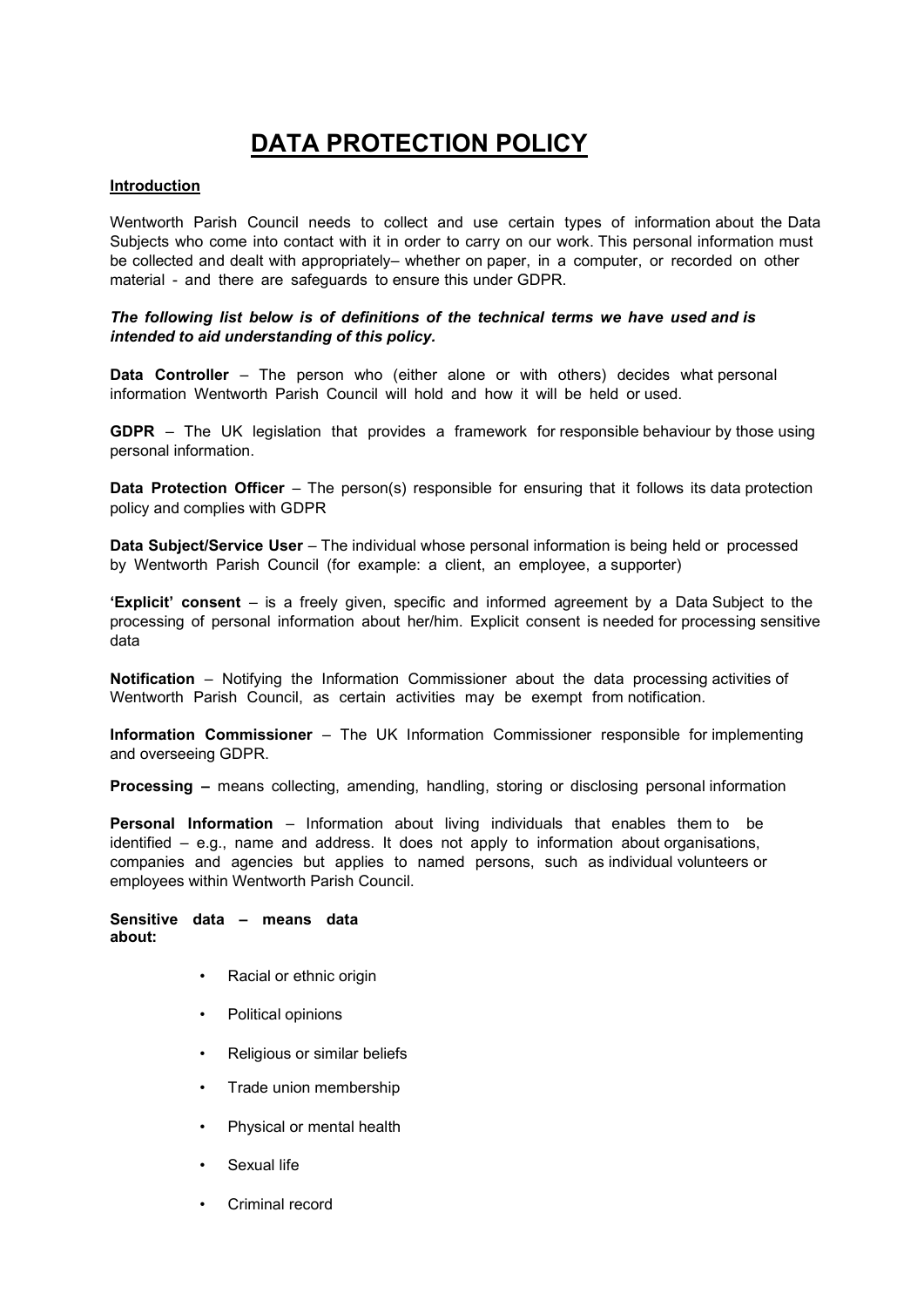• Criminal proceedings relating to a data subject's offences

# Data Controller

Wentworth Parish Council is the Data Controller under GDPR, which means that it determines what purposes personal information held will be used for. It is also responsible for notifying the Information Commissioner of the data it holds or is likely to hold, and the general purposes that this data will be used for.

# **Disclosure**

Wentworth Parish Council may share data with other agencies such as the local authority, funding bodies and other voluntary agencies.

The Data Subject will be made aware in most circumstances how and with whom their information will be shared. There are circumstances where the law allows Wentworth Parish Council to disclose data (including sensitive data) without the data subject's consent.

These are:

- 1. Carrying out a legal duty or as authorised by the Secretary of State
- 2. Protecting vital interests of a Data Subject or other person
- 3. The Data Subject has already made the information public
- 4. Conducting any legal proceedings, obtaining legal advice or defending

any legal rights

- 5. Monitoring for equal opportunities purposes i.e. race, disability or religion
- 6. Providing a confidential service where the Data Subject's consent cannot be obtained or where it is reasonable to proceed without consent: e.g. where we would wish to avoid forcing stressed or ill Data Subjects to provide consent signatures.

Wentworth Parish Council regards the lawful and correct treatment of personal information as very important to successful working, and to maintaining the confidence of those with whom we deal.

Wentworth Parish Council intends to ensure that personal information is treated lawfully and correctly.

To this end, Wentworth Parish Council will adhere to the Principles of Data Protection, as detailed in GDPR.

Specifically, the Principles require that personal information:

- 1. Shall be processed fairly and lawfully and, in particular, shall not be processed unless specific conditions are met,
- 2. Shall be obtained only for one or more of the purposes specified in GDPR, and shall not be processed in any manner incompatible with that purpose or those purposes,
- 3. Shall be adequate, relevant and not excessive in relation to those purpose(s)
- 4. Shall be accurate and, where necessary, kept up to date,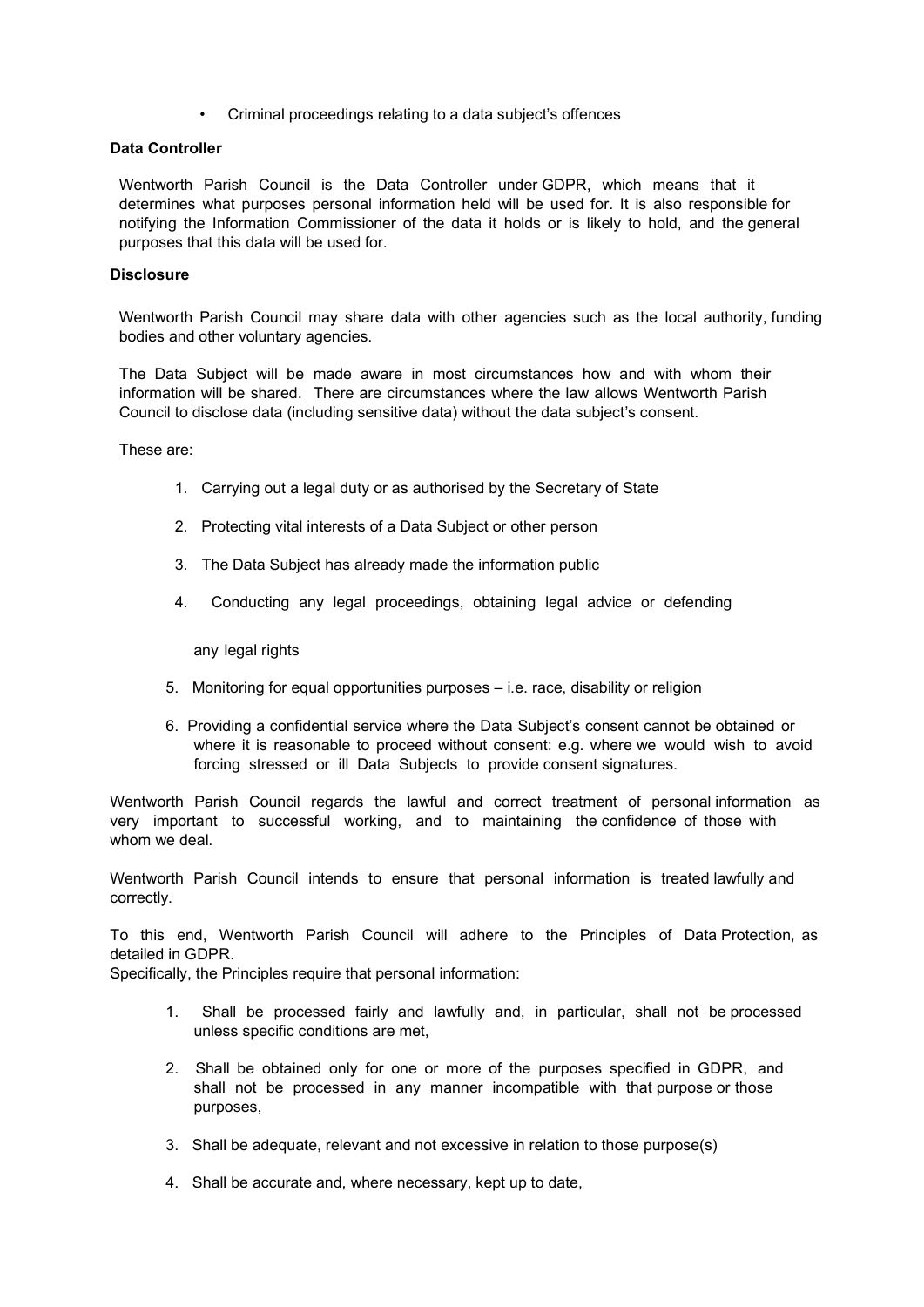- 5. Shall not be kept for longer than is necessary
- 6. Shall be processed in accordance with the rights of data subjects under GDPR,
- 7. Shall be kept secure by the Data Controller who takes appropriate technical and other measures to prevent unauthorised or unlawful processing or accidental loss or destruction of, or damage to, personal information,
- 8. Shall not be transferred to a country or territory outside the European Economic Area unless that country or territory ensures an adequate level of protection for the rights and freedoms of data subjects in relation to the processing of personal information.

Wentworth Parish Council will, through appropriate management, strict application of criteria and controls:

- Observe fully conditions regarding the fair collection and use of information,
- Meet its legal obligations to specify the purposes for which information is used,
- Collect and process appropriate information, and only to the extent that it is needed to fulfil its operational needs or to comply with any legal requirements,
- Ensure the quality of information used,
- Ensure that the rights of people about whom information is held, can be fully exercised under tGDPR.

These include:

- o The right to be informed that processing is being undertaken,
- o The right of access to one's personal information
- o The right to prevent processing in certain circumstances and
- o The right to correct, rectify, block or erase information which is regarded as wrong information),
- Take appropriate technical and organisational security measures to safeguard personal information,
- Ensure that personal information is not transferred abroad without suitable safeguards,
- Treat people justly and fairly whatever their age, religion, disability, gender, sexual orientation or ethnicity when dealing with requests for information,
- Set out clear procedures for responding to requests for information.

## Data collection

# Informed consent

Informed consent is when

- A Data Subject clearly understands why their information is needed, who it will be shared with, the possible consequences of them agreeing or refusing the proposed use of the data
- and then gives their consent.

Wentworth Parish Council will ensure that data is collected within the boundaries defined in this policy. This applies to data that is collected in person, or by completing a form.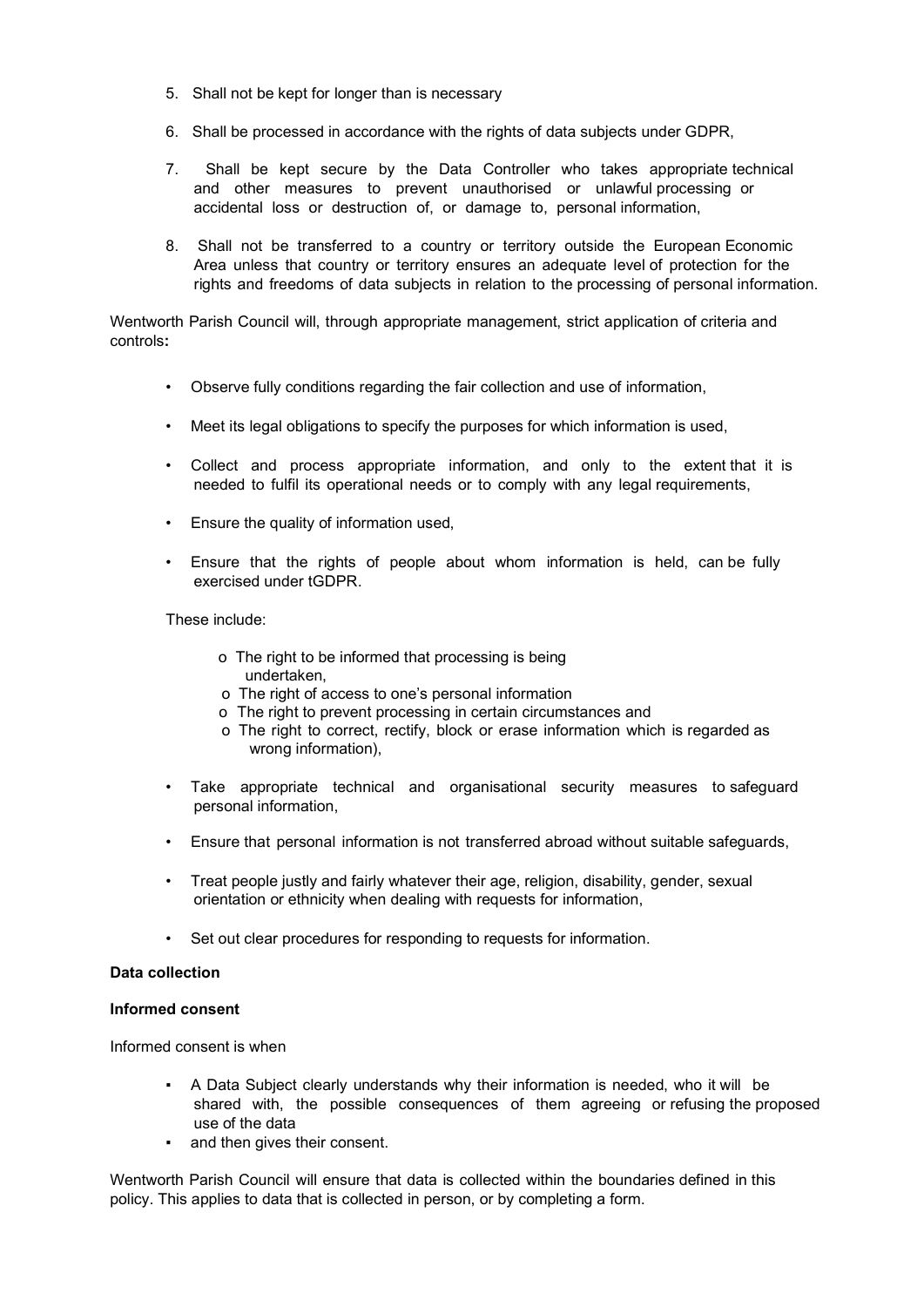When collecting data, Wentworth Parish Council will ensure that the Data Subject:

- Clearly understands why the information is needed
- Understands what it will be used for and what the consequences are should the Data Subject decide not to give consent to processing
- As far as reasonably possible, grants explicit consent, either written or verbal for data to be processed
- Is, as far as reasonably practicable, competent enough to give consent and has given so freely without any duress
- Has received sufficient information on why their data is needed and how it will be used

## Data Storage

Information and records relating to service users will be stored securely and will only be accessible to authorised staff and volunteers.

Information will be stored for only as long as it is needed or required statute and will be disposed of appropriately.

It is Wentworth Parish Council's responsibility to ensure all personal and company data is nonrecoverable from any computer system previously used within the organisation, which has been passed on/sold to a third party.

#### Data access and accuracy

All Data Subjects have the right to access the information Wentworth Parish Council holds about them. Wentworth Parish Council will also take reasonable steps to ensure that this information is kept up to date by asking data subjects whether there have been any changes.

In addition, Wentworth Parish Council will ensure that:

- Everyone processing personal information understands that they are contractually responsible for following good data protection practice,
- Everyone processing personal information is appropriately trained to do so,
- Everyone processing personal information is appropriately supervised,
- Anybody wanting to make enquiries about handling personal information knows what to do,
- It deals promptly and courteously with any enquiries about handling

personal information,

- It describes clearly how it handles personal information,
- It will regularly review and audit the ways it hold, manage and use personal information
- It regularly assesses and evaluates its methods and performance in relation to handling personal information

• All staff are aware that a breach of the rules and procedures identified in this policy may lead to disciplinary action being taken against them